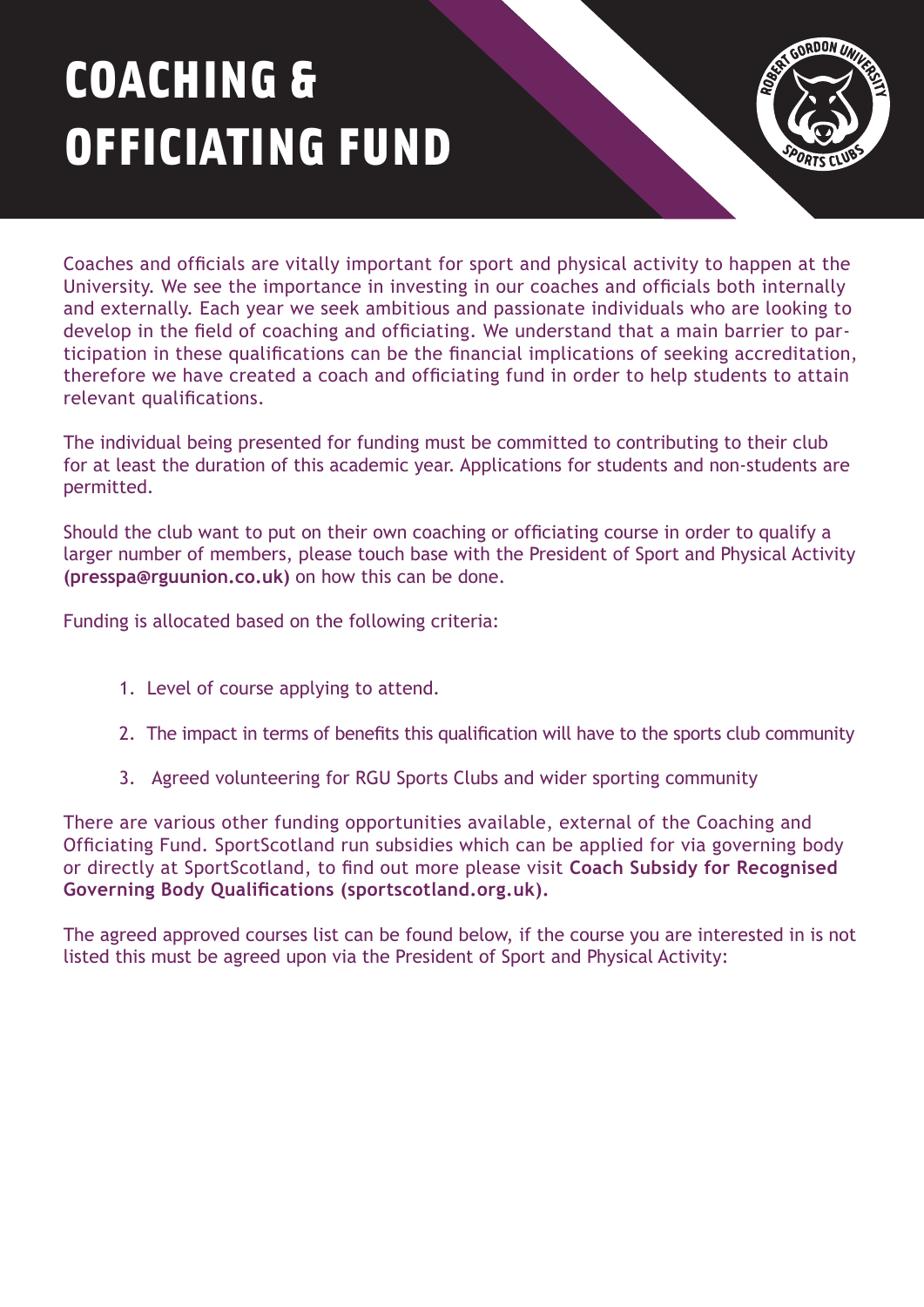| <b>Sport</b>           | 'Level 1'                                                | 'Level 2'                                                 | Provider                                                                                                                                                               |
|------------------------|----------------------------------------------------------|-----------------------------------------------------------|------------------------------------------------------------------------------------------------------------------------------------------------------------------------|
| <b>Athletics</b>       | Level 1 (Discipline) Official                            | Level 2 (Discipline)<br><b>Official</b>                   | <b>Qualifications - Scottish Ath-</b><br>letics                                                                                                                        |
| <b>Badminton</b>       | Level 1                                                  | Level 2                                                   | <b>Coaching   Badminton Scot-</b><br>land   Play, Compete & Coach<br><b>badminton in Scotland</b>                                                                      |
| <b>Basketball</b>      | <b>UKCC Level 1 Assistant</b><br>Coach                   | <b>UKCC Level 2 Head</b><br>Coach                         | <b>Upcoming Courses - Basket-</b><br><b>ball Scotland</b>                                                                                                              |
| <b>Boxing</b>          | Level 1                                                  | Level 2                                                   | <b>Boxing Scotland - Further</b><br><b>Coaching Courses - Boxing</b><br><b>Scotland</b>                                                                                |
| <b>Cheerleading</b>    | <b>BCQ Level 1</b><br><b>BGU Level 1</b>                 | <b>BCQ Level 2</b><br><b>BGU Level 2</b>                  | <b>BCQ Course - BCA Cheer &amp;</b><br>Dance (cheerleading.org.uk)<br><b>All Cheer Level Courses - BGU</b><br><b>Online Courses (buildingfrom-</b><br>thegroundup.com) |
| <b>Cricket</b>         | <b>ECB Foundation 1 Coach</b>                            | <b>ECB Level 2 - Coaching</b><br>Young People and Adults  | <b>Coaching Courses - Cricket</b><br><b>Scotland</b>                                                                                                                   |
| <b>Curling</b>         | Level 1                                                  | Level 2                                                   | <b>Course Dates - Scottish Curl-</b><br>ing   The Home of Curling in<br><b>Scotland</b>                                                                                |
| <b>Dance</b>           | 1st4sport Level 1 Award for<br><b>Activators [Dance]</b> | 1st4sport Level 2 Award<br>for Activators [Dance]         | <b>1st4sport Qualifications</b>                                                                                                                                        |
| <b>Equestrian</b>      | Level 1                                                  | Level 2                                                   | <b>Coaching Certificates   Hors-</b><br>escotland                                                                                                                      |
| <b>Football</b>        | <b>Introduction to Coaching</b><br>1.1                   | Youth/Adult Coaching<br>Certificate 1.2                   | <b>Find A Coaching Course</b>  <br><b>Football Coaching   Scottish</b><br><b>FA</b>                                                                                    |
| <b>GAA</b>             | <b>Foundation Football</b><br>Coaching                   | <b>Coach and Coordinator</b><br>Course                    | Welcome to our Learning &<br><b>Development Portal   GAA</b><br><b>DOES</b>                                                                                            |
| Golf                   | ASQ Level 1 Award in<br><b>Coaching Golf</b>             | <b>ASQ Level 2 Certificate</b><br>in Coaching Golf        | <b>Volunteer Coaches (pga.info)</b>                                                                                                                                    |
| <b>Gymnastics</b>      | Discipline) Level 1                                      | (Discipline) Level 2                                      | <b>Coaching qualifications (brit-</b><br>ish-gymnastics.org)                                                                                                           |
| <b>Hockey</b>          | Level 1                                                  | Level 2                                                   | <b>Coaching Qualifications</b><br>- Scottish Hockey (scot-<br>tish-hockey.org.uk)                                                                                      |
| <b>Karate</b>          | Level 1                                                  | Level 2                                                   | <b>Coaching - Scottish Karate</b><br><b>Governing Body (skgb.com)</b>                                                                                                  |
| <b>Kickboxing</b>      | Level 1 (Junior/Assistant<br>coach)                      | Level 2 (Full Coach)                                      | <b>Coaching Course - British</b><br><b>Kickboxing Council (the-bkc.</b><br>com)                                                                                        |
| <b>Lacrosse</b>        | Level 1                                                  | Level 2                                                   | <b>Coaching - Lacrosse Scotland</b>                                                                                                                                    |
| <b>Mountain Biking</b> | Level 1 Certificate in<br>coaching cycling (L1CC)        | Level 2 Mountain Bike<br><b>Coaching Award</b><br>(L2DSU) | <b>Scottish Cycling Coaching</b><br>(britishcycling.org.uk)                                                                                                            |
| <b>Netball</b>         | Level 1 Assistant Coach                                  | <b>Level 2 Netball Coach</b>                              | <b>Coaching - Netball Scotland</b>                                                                                                                                     |
| <b>Rifle</b>           | Club instructor                                          | <b>Club Coach</b>                                         | <b>NSRA Coaching Scheme</b>                                                                                                                                            |
| <b>Rowing</b>          | Level 1                                                  | Level 2                                                   | <b>UKCC Coaching Course (scot-</b><br>tish-rowing.org.uk)                                                                                                              |